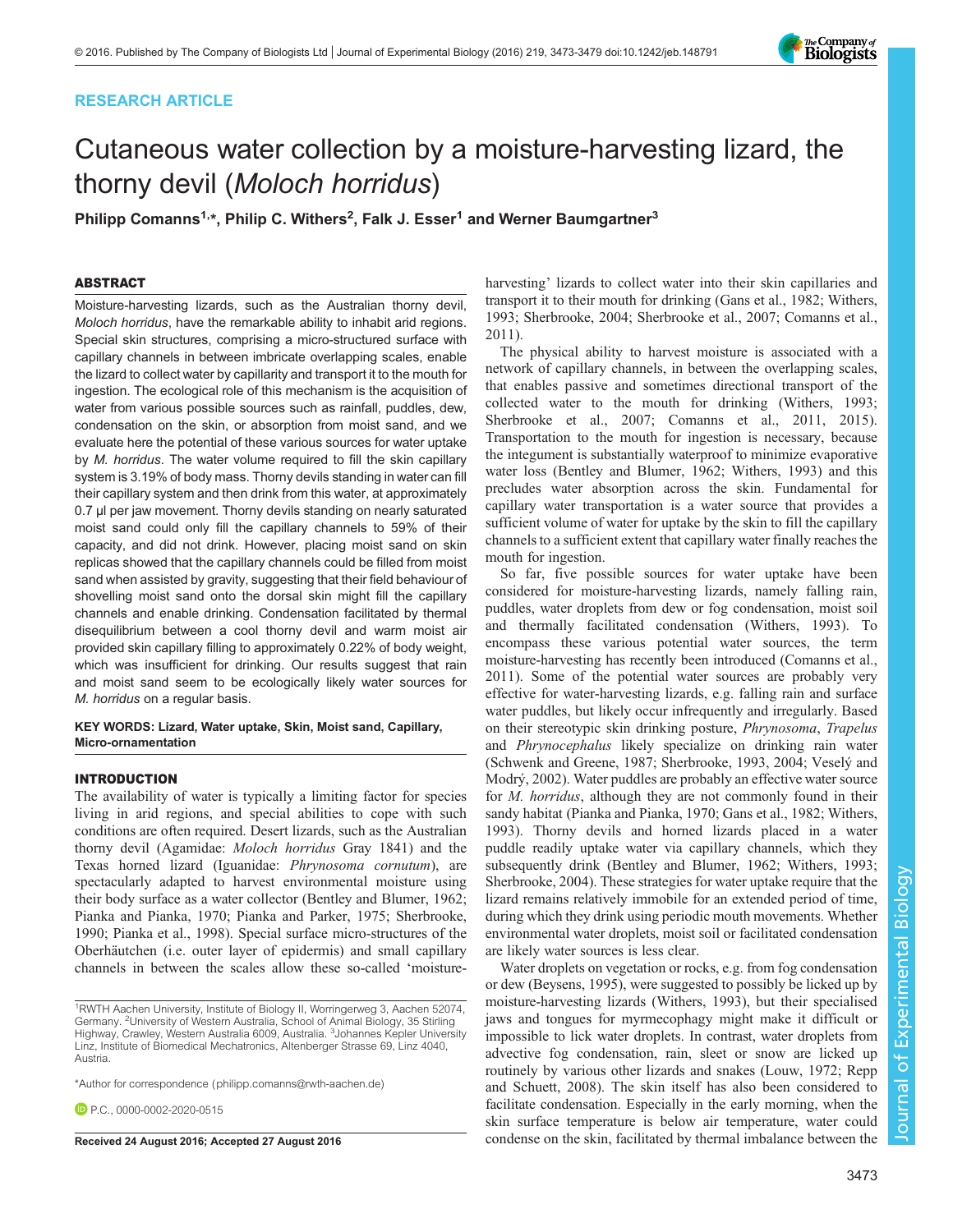cold skin and warmer, humid air ([Lasiewski and Bartholomew,](#page-6-0) [1969](#page-6-0); [Beysens, 1995; Lee et al., 2012](#page-6-0)). The specialized epidermal structure of moisture-harvesting lizards might facilitate such condensation, e.g. the spiny scales of M. horridus have been suggested to act as condensation foci [\(Gans et al., 1982\)](#page-6-0). Condensation of humid air has also been suggested to occur for the less spiny lizard Phrynocephalus helioscopus ([Schwenk and](#page-6-0) [Greene, 1987](#page-6-0)), and a tropical tree frog ([Tracy et al., 2011](#page-6-0)). However, [Comanns et al. \(2011\)](#page-6-0) have found little confirmation for a facilitated condensation hypothesis for water-harvesting lizards. Nevertheless, we also investigate further whether facilitated cutaneous condensation might provide a water source for thorny devils on a regular basis.

Moist sand has also been considered to be a possible water source for drinking. Water is absorbed via physical contact of the feet or ventral body surface with moist sand, but less readily than from a water puddle [\(Withers, 1993\)](#page-6-0). Similar passive water collection and skin capillary transport had been found for some toads ([Lillywhite](#page-6-0) [and Licht, 1974\)](#page-6-0). However, in its natural habitat, M. horridus was observed to use an unusual behaviour, different from the moistureharvesting stance, wherein the lizard rubbed its ventral body surface on the moist substrate and shovelled moist sand onto its back, presumably to enhance capillary water uptake and hence drinking [\(Sherbrooke, 1993\)](#page-6-0). Consequently, we measured the waterharvesting capability of thorny devils from moist sand of varying water content, and used skin replicas to mimic sand-shovelling and water uptake from dorsal skin surfaces.

So far, only overall weight gain during water uptake has been used to demonstrate capillary filling and water ingestion by thorny devils ([Bentley and Blumer, 1962](#page-6-0); [Sherbrooke, 1993, 2004](#page-6-0); [Withers, 1993\)](#page-6-0).

The overall questions of this study are related to how effective different water sources are in filling the capillary channels to provide water for drinking. In particular, we investigate: (1) the skin capillary volume for thorny devils; (2) how much water is ingested in total, and per jaw movement; (3) how much water can be absorbed from moist sand, and is it adequate for drinking to occur; (4) the role of the Oberhäutchen and pre-wetting of the skin; and (5) how significant facilitated condensation is for filling the skin capillaries and drinking.

# MATERIALS AND METHODS

Moloch horridus (snout–vent length: 94.5±4.7 mm, body mass: 39.86 $\pm$ 6.39 g; means $\pm$ s.e.m., n=6) were collected at Mt Gibson (Western Australia) and transported to the laboratory at the University of Western Australia. They were maintained in terraria with sand and vegetation for environmental enrichment, and fed locally collected ants every 1–2 days; they were returned to their capture site after 18 days. Each lizard was involved in experiments less often than every second day, and only one experiment was conducted per lizard per day to minimize any handling stress. Thorny devils were weighed to the nearest  $\pm 0.0001$  g (A&D) Electronic Balance ER-182A).

# Water uptake from puddles

Thorny devils were dehydrated by approximately 0.3% of initial mass prior to measurement of water uptake from puddles, by exposing them to a dry air stream (using laboratory compressed air) at an ambient temperature of 30°C. They were then placed in a terrarium with 3 mm of water for 60 min, at laboratory temperature (∼22°C), and observed constantly for jaw movements, indicating drinking. The lizards were then placed in a plastic crate in the

laboratory for 60 min to evaporate any surface water, and were then re-weighed. The water content of the skin capillary channels was calculated as the difference between the 60-min wet weight and 60-min air-dried weight, and ingested water as the difference between air-dried and initial weights. For comparison of individuals, the percent body weight changed is used. All six lizards were examined twice, within 7 days, to count jaw movements and measure drinking uptake during the 60 min of observations.

# Sand water uptake

Red sand from thorny devil habitat was wet-sieved to 250–500 μm grain size and oven-dried before use in experiments. Thorny devils were placed on sand with differing water contents. A nearsaturated water content of 22% (saturation=23.5% water content) was chosen as the experimental maximum for moist sand, with 0% water content as a dry reference; intermediate water contents of sand were 3, 5, 10, 16, 18 and 20%. The lizards were placed on the sand substrate and observed constantly during experiments to watch for jaw movements, indicating drinking. After 60 min on sand, the lizard was removed and any remaining sand was gently dislodged with a brush before the lizard was weighed. The lizards were then placed in a plastic crate in the laboratory for 60 min to air-dry, and were then re-weighed. As for thorny devils in a water puddle, mass differences were used to determine the filling volume of the skin capillary channels and amount of water ingested.

# Pre-wetting by moist sand

Skin casts were made for various body locations of two preserved M. horridus specimens (58063, 51985; Zoological Research Museum Koenig, Bonn, Germany) using polyvinylsiloxane (President light body dental casting material, Coltene, Switzerland). A standardized mould diameter of 1.5 cm was achieved using small polypropylene tubes. We then made skin replicas from these casts using epoxy resin (10:4 mix, resin to hardener; Toolcraft, Conrad Electronic, Hirschau, Germany) filled into the casts, vacuumdegassed in a desiccator, and hardened at room temperature. After 48 h, skin replicas were removed from casts. To adjust the wetting properties of epoxy resin closer to that of skin, replicas were coated with one drop of 3% poly(2-vinylpyridine) (1820 g M<sup>-1</sup>, Polymer Standards Service GmbH, Mainz, Germany) in ethanol, then dried at room temperature and hardened under UV light for 20 min.

The skin replicas were used to measure wettability after contact with moist quartz sand. The replicas were first cooled with a Peltier element (1.5×1.5 cm) to 15 or 20 $\degree$ C, as measured using an infrared thermometer (Voltcraft IR 800-20D, Conrad Electronic). Moist quartz sand was then placed on top of the skin replica with a funnel, and then gently removed with a fine metal probe after 5 min. Wettability was then tested for these pre-wetted replicas by measuring the spreading behaviour of 5 μl droplets of distilled water applied on replicas after contact with sand of varying water content; the spreading response is correlated with wettability ([Butt](#page-6-0) [et al., 2003; Bonn et al., 2009](#page-6-0)). The observed spreading behaviour was categorized for further analyses: 0=no wettability (no spreading), 1=medium wettability (half spreading) and 2=good wettability (full spreading).

Quartz sand (grain size: 1–2 mm, Quarzsand GmbH, Nudersdorf, Germany) was oven-dried, and then water was added to obtain the required 2, 4, 6, 8 or 10% water content before experiments. The quartz sand was saturated at a water content of approximately 11.0%.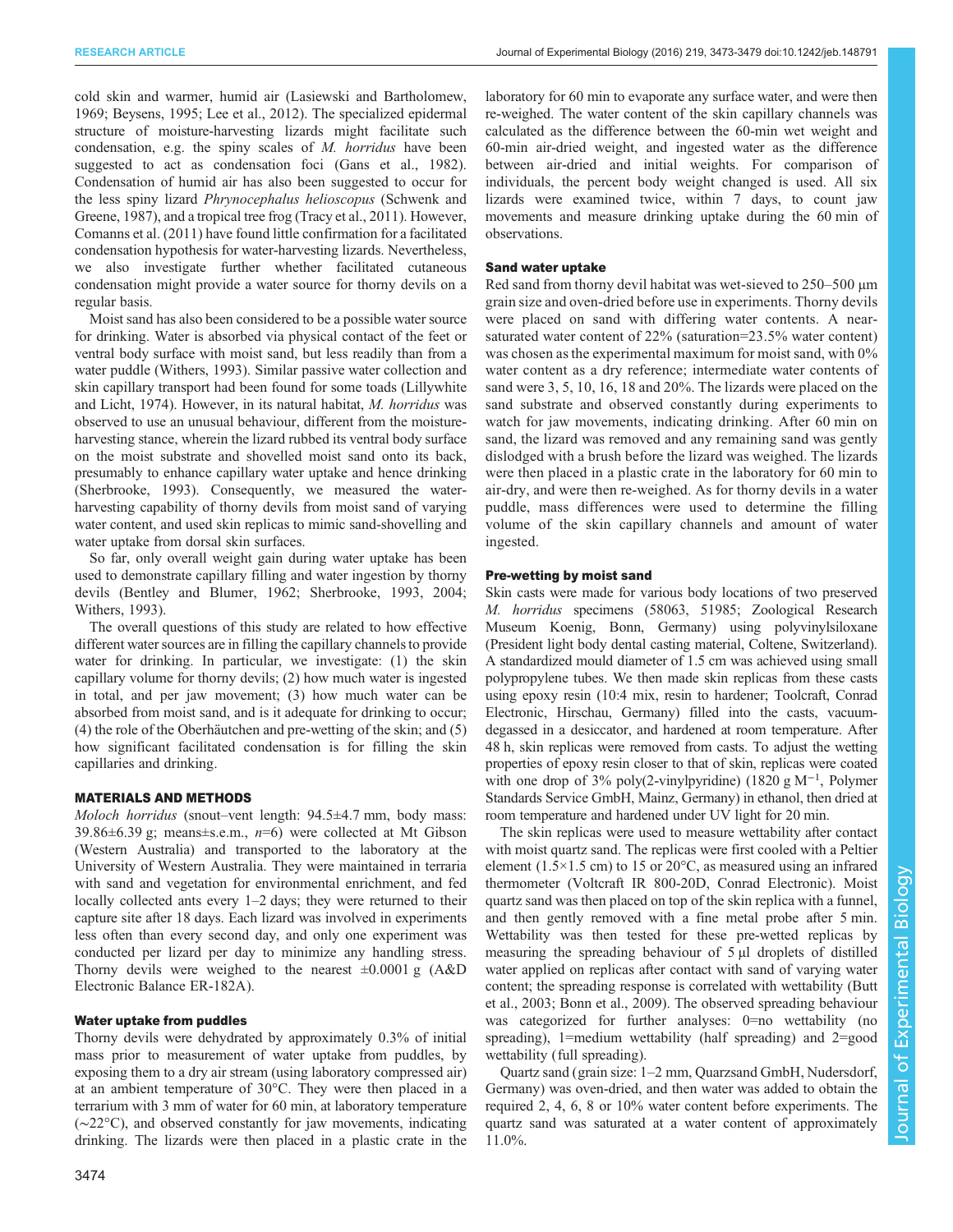## <span id="page-2-0"></span>Water condensation

Thorny devils were maintained in the laboratory at approximately 22°C for more than 90 min, and then weighed. They were then placed in a chamber at 30°C and 95% relative humidity to facilitate condensation, and weighed after 30 and 60 min. They were then returned to the laboratory, kept in room-temperature air for drying, and then re-weighed after 60 min. Condensation was calculated as the highest weight gain in warm humid air (generally after 30 min).

# Statistical analyses

All data are presented as means±standard error unless indicated otherwise. Data were analyzed by a Student's t-test and ANOVA followed by a least significant difference (LSD) test for multiple comparisons between pairs of means, or a Kendall rank-order correlation for water spreading on replicas. All tests were carried out using SPSS 21.0. A *P*-value of  $\leq 0.05$  was regarded as significant.

# Ethics and licensing approvals

All experiments on thorny devils were approved by the Animal Ethics Committee of the University of Western Australia (RA/3/ 100/1260). Thorny devils were collected under license from the Western Australian Department of Parks and Wildlife (SF009451).

# RESULTS

# Water uptake from puddles

Live thorny devils placed in a 3 mm water puddle, and observed continuously for 60 min, were classified into two groups: drinking (five cases) and non-drinking (seven cases; Fig. 1). Lizards that were not observed to have any jaw movements, indicating absence of drinking, had a total body weight gain of 3.66±0.29%. Body weight gain after drying in air was reduced to 0.47±0.08%; this was significantly different from zero (one-sample *t*-test:  $P=0.001$ ), i.e. these lizards had a small but significant weight gain despite not apparently drinking. Accordingly, we calculated the water content of the skin capillary channels as 3.19±0.25% body weight for nondrinking lizards (i.e. 3.66–0.47). This is equivalent to 9.19 mg cm−<sup>2</sup> body surface area (surface area calculated as  $\text{cm}^{2}$ =12.6  $\text{g}^{0.642}$ ; after [Mautz, 1982](#page-6-0)).



Fig. 1. Water uptake by Moloch horridus standing in a 3 mm water puddle. Weight gain after 60 min (light bars) and remaining water uptake (dark bars) measured after an additional 60 min air-drying. 'Drinking' indicates five cases in which the lizards were observed drinking (jaw movements); 'non-drinking' indicates seven cases in which the lizards were not observed to drink. Values for lizards on 22% moist sand are shown for comparison. The horizontal dashed line indicates the calculated capillary volume (see Results, 'Water uptake from puddles'). Error bars are ±s.e.m. All values are significantly different from zero (one-sample t-tests, P<0.05).

Lizards that had rhythmic jaw movements (up to 2411 h<sup>-1</sup>, at a frequency of  $\sim$ 1 s<sup>-1</sup> while drinking) had a total body weight gain of 6.84±0.35%, which is significantly more than the 3.66% for nondrinking lizards ( $t$ -test:  $P < 0.001$ ; Fig. 1). For these drinking lizards, we calculated their drinking water gain as 3.32±0.52% body mass, assuming the dry weight gain (3.79±0.58%) is the sum of ingested water and residual water (0.47% of body weight for non-drinking lizards). Jaw movements were counted during the second trial; for three lizards that did drink, the average volume per jaw movement was  $0.7\pm0.1$  µl, which is 17.9±1.0 nl g<sup>-1</sup> body mass.

### Water collection from moist sand

On dry sand, thorny devils actually lost weight (−0.065±0.011%), presumably reflecting evaporation, but with increasing sand water content there was a fairly linear increase in water uptake (Fig. 2A). Even on sand with only 3% water content, there was an initial weight gain of 0.20±0.03% body weight, and water collection increased to 1.84±0.34% body weight for sand of 22% water content. This weight gain on 22% moisture sand is only a little more than half of (and significantly different from;  $P=0.005$ ) the capillary volume determined for non-drinking lizards in a water puddle (3.19% body weight; Fig. 1). Their weight gain after drying in room air was reduced to 0.19±0.06% body weight, which is significantly different from zero (one sample *t*-test:  $P=0.021$ ), i.e. these lizards had a small but significant weight gain. Water collection from sand



Fig. 2. Water collection and uptake of M. horridus on moist sand. (A) Maximum weight gain after 60 min on moist sand. Water uptake was significantly different from zero for all sand water contents. Significant differences between sand water contents are indicated by different letters (ANOVA:  $F_{2.32}$ =16.85, P<0.001; LSD test). (B) Residual water uptake from moist sand after 60 min drying in air. Significance indicated as in A (ANOVA:  $F_{2,32}$ =4.63, P=0.001; LSD test). n.s., not significant. N=6; error bars are ±s.e.m.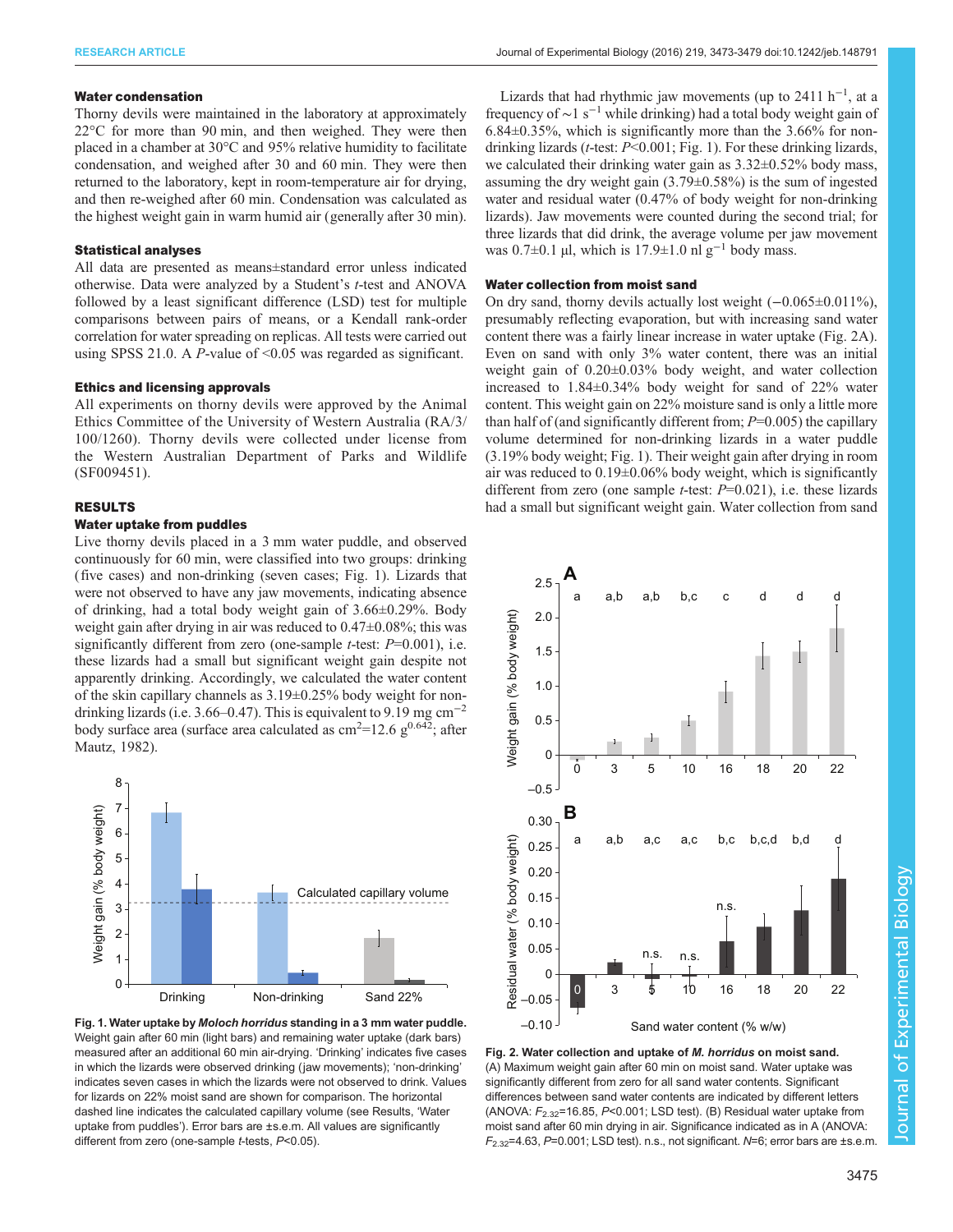<span id="page-3-0"></span>with  $\geq$ 10% water content differed significantly from dry sand, and water collection from sand with ≥18% water content was significantly different from that of sand with lower water contents  $(ANOVA: F_{2.32} = 16.85, P < 0.001; LSD test; see Fig. 2A).$  $(ANOVA: F_{2.32} = 16.85, P < 0.001; LSD test; see Fig. 2A).$  $(ANOVA: F_{2.32} = 16.85, P < 0.001; LSD test; see Fig. 2A).$ 

The water uptake remaining after air-drying, measured by the difference between final and initial weights, indicates a maximum gain of 0.19±0.06% body weight on sand with 22% water content, which is less than for non-drinking lizards in a water puddle (0.47  $\pm 0.08\%$  body weight; *t*-test: *P*=0.017). Further, the lizards were observed continually during experiments and no swallowing movements were seen. So, presumably this water gain does not reflect any ingestion, but is residual water in the skin capillaries or absorbed into the stratum corneum. In contrast, the weight change was negative, and significantly different from zero  $(P=0.02)$ , for lizards on dry sand, presumably reflecting a small water loss by evaporation or metabolism.

# Wettability of skin

The micro-ornamentation on the Oberhäutchen of the skin can hold a thin water film and thus enhance the wettability of the skin by prewetting [\(Comanns et al., 2011, 2014\)](#page-6-0). We therefore tested moist sand as a possible source for such pre-wetting of the skin using skin replicas. The spreading behaviour of water droplets applied to replicas that had been in contact with moist sand differed considerably between sand of different water contents (Fig. 3A). For 2% sand water content there was almost no spreading, whereas there was full spreading regardless of temperature for 10% water content. Wettability increased significantly with increasing sand water content (Kendall rank-order correlation: 15 $\degree$ C P=0.052; 20 $\degree$ C P=0.023); there was a positive effect of prewetting for sand water contents  $\leq 6\%$  (Fig. 3B).



Fig. 3. Wetting behaviour of water droplets on skin replicas from M. horridus. (A) Spreading of water droplet as an indication of wettability, and assigned values for categorization: 0=no wettability, 1=medium wettability and 2=good wettability. In experiments, droplets were not coloured as for this figure. (B) Quantification of spreading behaviour on replicas cooled to 15°C (triangles) and 20°C (circles), as described in A. N=6.

# Water collection by facilitated condensation

Water condensation was highest for *M. horridus* that were moved from a 20°C environment to a chamber at 30°C and 95% relative humidity after 30 min for all except one lizard. Overall, condensation was  $82.7 \pm 12.7$  mg or  $0.215 \pm 0.008\%$  body weight  $(n=6)$ . No mouth movements were observed and their residual weight change after drying for 60 min in room-temperature air of −0.061±0.012% body weight was significantly less than zero  $(P=0.002)$ , suggesting that they lost mass by evaporation (mass loss by respiratory exchange of  $CO<sub>2</sub>$  for  $O<sub>2</sub>$  was estimated to be much lower, <0.000024% h−<sup>1</sup> , based on a resting metabolic rate of 0.061 ml O<sub>2</sub> g<sup>-1</sup> h<sup>-1</sup>; [Withers and Bradshaw, 1995](#page-6-0)).

## **DISCUSSION**

We have found that the micro-structured skin capillary channels of thorny devils results in significant absorption of water onto the skin from liquid water, less so from moist sand, and even less so by facilitated condensation. When conditions were optimal (water puddle), drinking was 3.32±0.52% of body mass, at approximately 0.7 μl of water per jaw movement (or 17.9 nl g<sup>-1</sup> jaw movement<sup>-1</sup>). In comparison, the Texas horned lizard (P. cornutum) has a smaller skin capillary capacity of 2.04% ( $\varphi$ ) to 2.47% ( $\varphi$ ) but a higher ingestion per jaw movement (1.84 μl, or 65.3 nl  $g^{-1}$  jaw movement−<sup>1</sup> ; [Sherbrooke, 2004\)](#page-6-0) than thorny devils. However, water was applied in large amounts to the head of P. *cornutum*, probably resulting in a washing of water into the mouth that does not reflect capillary action. Water uptake, based on likely ingestion of water, was much less effective for thorny devils absorbing water from moist sand and particularly from facilitated condensation, reflecting the prerequisite necessity to fill the capillary channels with water before drinking occurs.

## Drinking from water puddles

Water is transported passively in the half-open capillary channels between the scales by capillary force ([Bentley and Blumer, 1962](#page-6-0); [Gans et al., 1982; Withers, 1993; Sherbrooke et al., 2007; Comanns](#page-6-0) [et al., 2011](#page-6-0)). As soon as water reaches the scales surrounding the mouth, the lizard can but does not necessarily drink. Drinking movements were only observed and net water uptake was only measured five times (for three individual lizards) in puddles. Thus drinking appears to be an active choice and does not automatically take place if M. horridus is in contact with a sufficient amount of water.

For lizards that had drinking (jaw) movements while sitting in a puddle, the maximum weight gain was much greater (6.84%) than for non-drinking individuals (3.66%; [Fig. 1](#page-2-0)). However, if we assume that their capillary volume and residual mass gain were the same as for non-drinking lizards (3.19% and 0.47% body weight, respectively), then we calculate the volume of water drunk as 3.17  $\pm 0.39\%$  body weight. This actual water uptake by drinking was similar to the capillary volume  $(3.19\%$  body weight; *t*-test:  $P=0.599$ ) and the lizards stopped drinking after approximately 50 min. In total, 1.27 ml water was ingested, at approximately 0.7 μl of water uptake per jaw movement. These results suggest that M. horridus can drink about the amount of water held by its integument during a single 60 min drinking period, meaning that it requires approximately double the amount of water to fill the capillary channels and drink this amount of water.

The integumental water capacity can be considered to be the maximum weight gain of a non-drinking lizard while in a water puddle, i.e. 3.66% body weight. This is more than the weight gain measured by [Bentley and Blumer \(1962\)](#page-6-0) (2.67% within 5 min) and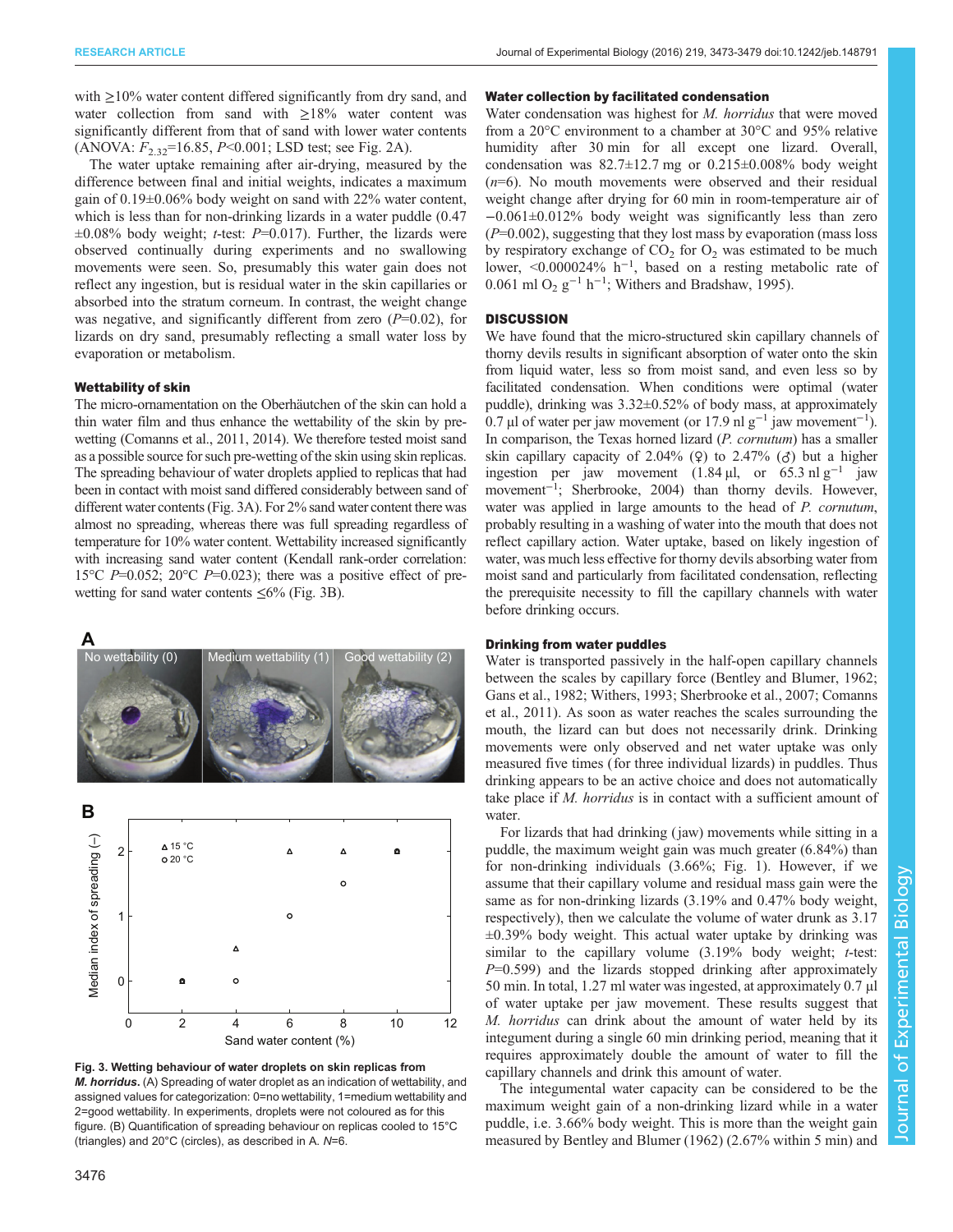about the same as the 3.7% body weight ([Withers, 1993\)](#page-6-0). However, all of this 3.66% weight gain was not lost when the lizards were dried in air for 60 min; there was a residual weight gain of 0.47%. It appears that capillary volume and weight gain are not quite the same. As 0.2% body weight was found to remain after moist sand exposure, and with condensation, this can be considered as a potential contributor to residual water gain (0.47% of the mass gain remained after puddle exposure). Subtracting this 0.2% from the residual weight gain of non-drinking lizards yields 0.27% body weight, which presumably reflects further residual water in deep recesses of the capillary system and micro-structures that are resistant to evaporative loss of water under our experimental conditions, or water absorbed into the stratum corneum [\(Lillywhite, 2006\)](#page-6-0).

The cutaneous water-holding capacity of thorny devils (∼9.19 mg cm−<sup>2</sup> ) is slightly higher than that of the Texas horned lizard (~5.9 mg cm<sup>-2</sup>; calculated from [Sherbrooke, 2004](#page-6-0); 2.04– 2.47% body mass assuming surface area calculated after [Mautz,](#page-6-0) [1982\)](#page-6-0). Values for granular skin of other vertebrates are also considerably lower, reflecting roles other than water transport to the mouth for ingestion. For an amphibian (Woodhouse toad, *Bufo* woodhousei), the cutaneous water-holding capacity is less (∼0.43 mg cm−<sup>2</sup> ), presumably because its skin granularity holds water for direct uptake across the permeable skin [\(Lillywhite and](#page-6-0) [Licht, 1974; Lillywhite and Stein, 1987](#page-6-0)). The file snake (Acrocordis granulatus) has granular, hygroscopic skin with a water-holding capacity of 5.4 mg cm−<sup>2</sup> , to retard desiccation when out of water [\(Lillywhite and Sanmartino, 1993\)](#page-6-0). Latex casts of African elephant (Loxodonta africana) skin hold 1.27 mg cm<sup>-2</sup>, and of Asian elephants (Elephas maximus) approximately 0.81 mg cm<sup>-2</sup>; this serves to maintain hydration of the skin ([Lillywhite and Stein, 1987\)](#page-6-0).

Presumably, similar biophysical constraints apply to water gain by thorny devils from other sources, such as fog condensation and dew. If the capillary volume needs to be 100% filled before there is any capacity for drinking, then these environmental water sources need to provide 3.66% of body mass before the thorny devil can drink. It remains to be shown, however, whether these water sources can provide sufficient water to fill the capillary channels, or how full the capillary channels need to be to suffice for drinking. Directly drinking water droplets enables various lizards and snakes to ingest environmental water [\(Louw, 1972](#page-6-0); [Repp and Schuett, 2008](#page-6-0)), but the jaw and tongue specializations of thorny devils and horned lizards presumably prevents them from doing this.

### Water uptake from moist sand

Water exchange with moist sand of different water contents from dry to 22% (just less than saturated, 23.5% water content) resulted in a small weight loss of 0.065% for 0% sand moisture to a maximum weight gain of 1.84% after 60 min on the moistest (22%) sand [\(Fig. 2](#page-2-0)A). The 0.065±0.011% weight loss after 2 h on dry sand and then in dry air probably results from evaporative weight loss. The 0.30±0.06 g d−<sup>1</sup> weight loss measured for a 28.6 g thorny devil [\(Withers and Dickman, 1995\)](#page-6-0) in dry air is equivalent to −0.087% body weight, which is similar to our measured weight loss on dry sand for our experimental duration of 2 h and mean body mass of 39.86 g.

The 'ingested' water uptake, i.e. the difference between air-dry and initial weights for thorny devils on moist sand, was greatest for the highest water content (22%; [Fig. 2](#page-2-0)B), but even this was only 0.19±0.06% body weight and thus much less than for non-drinking lizards after sitting in water (3.66%) and their residual mass gain of 0.47%. In addition, no jaw movements were seen for thorny devils during any of the moist sand experiments. The residual water uptake

of approximately 0.19% body weight for 22% moisture sand likely results from water still held by skin structures such as capillary channels, Oberhäutchen or absorption of water into the skin stratum corneum ([Lillywhite, 2006\)](#page-6-0), rather than from drinking.

A water collection of approximately 0.2–0.3% body weight on sand with 3–5% water content definitely seems insufficient for drinking, because it does not differ from water still held by skin structures for thorny devils from a puddle, after drying in air (0.47%). Even the maximum water collection from moist sand (22% water content) was only 1.84% of body weight, which would only fill approximately 59% of the skin capillary channels [\(Fig. 1\)](#page-2-0). However, as drinking was found to be an active choice depending on motivation, it is not possible at present to determine the minimum required percentage filling of capillary channels (if it is not 100%), and hence the lowest sand water content sufficient for drinking. So, the question of whether water collection from moist soil can, in principle, be sufficient for drinking remains unresolved.

## Sand shovelling and soil water uptake

Even though it seems that even a high sand water content is insufficient for drinking, sand shovelling has been observed for thorny devils in the field after rain [\(Sherbrooke, 1993](#page-6-0)), so it seems likely that this can increase water collection above the 1.84% body weight gain for near-saturated sand, and be sufficient for drinking. Sand shovelling onto the dorsal surface increases the area of contact and would presumably increase the rate of water collection from the sand [\(Withers, 1993\)](#page-6-0). This also provides two further physical benefits that facilitate water uptake. If moist sand or soil is to be an effective source for water uptake, then soil water potential has to be overcome to transfer the water from one system (sand) to the other (skin). The soil water potential  $\Psi_{\text{Soil}}$  (MPa) is defined by its components, mainly matrix potential  $\Psi_M$  and gravitational potential  $\Psi_G$  [\(Taiz and Zeiger, 2007\)](#page-6-0):  $\Psi_{Soil} = \Psi_M + \Psi_G$ . Hence, the first physical effect of sand shovelling is that the loosened substrate has a reduced sand capillarity (higher  $\Psi_M$ ). That way, water could be extracted even from sand that normally has a higher capillary force than the skin, i.e. with less water content or smaller grain size spectrum. The second effect is that moist sand on the dorsal body surface provides a gravitational force ( $\Psi_G$  is positive) to fill skin capillary channels, instead of requiring a suction force ( $\Psi$ <sup>G</sup> is negative) for uptake of water from moist sand on the ventral side.

## Water collection by facilitated condensation

In comparison to the skin water-holding capacity of 3.66% body weight, there was a weight gain of only 0.2% by thermally facilitated condensation, driven by the initial thermal disequilibrium between the cool lizard and the warm air. This is only about half as much as the previously described residual mass gain of 0.47%, and is similar to the pre-wetting volume, and therefore very insufficient for drinking. Such a small amount of water can still be useful for prewetting, by which the wettability of the skin and thus the uptake of water is enhanced [\(Comanns et al., 2011\)](#page-6-0). The ecological role of a pre-wetted skin is likely a preparation for faster uptake of water from more useful water sources, e.g. dew-wetted sand. Especially in desert environments, where temperatures increase extremely rapidly in the morning, this could enable the lizard to rapidly collect a sufficient amount of water before evaporation precludes further water uptake.

# Wettability of skin replicas to mimic influence of pre-wetting

The super-wettable properties of pre-wetted skin were further quantified using skin replicas to test for the spreading behaviour of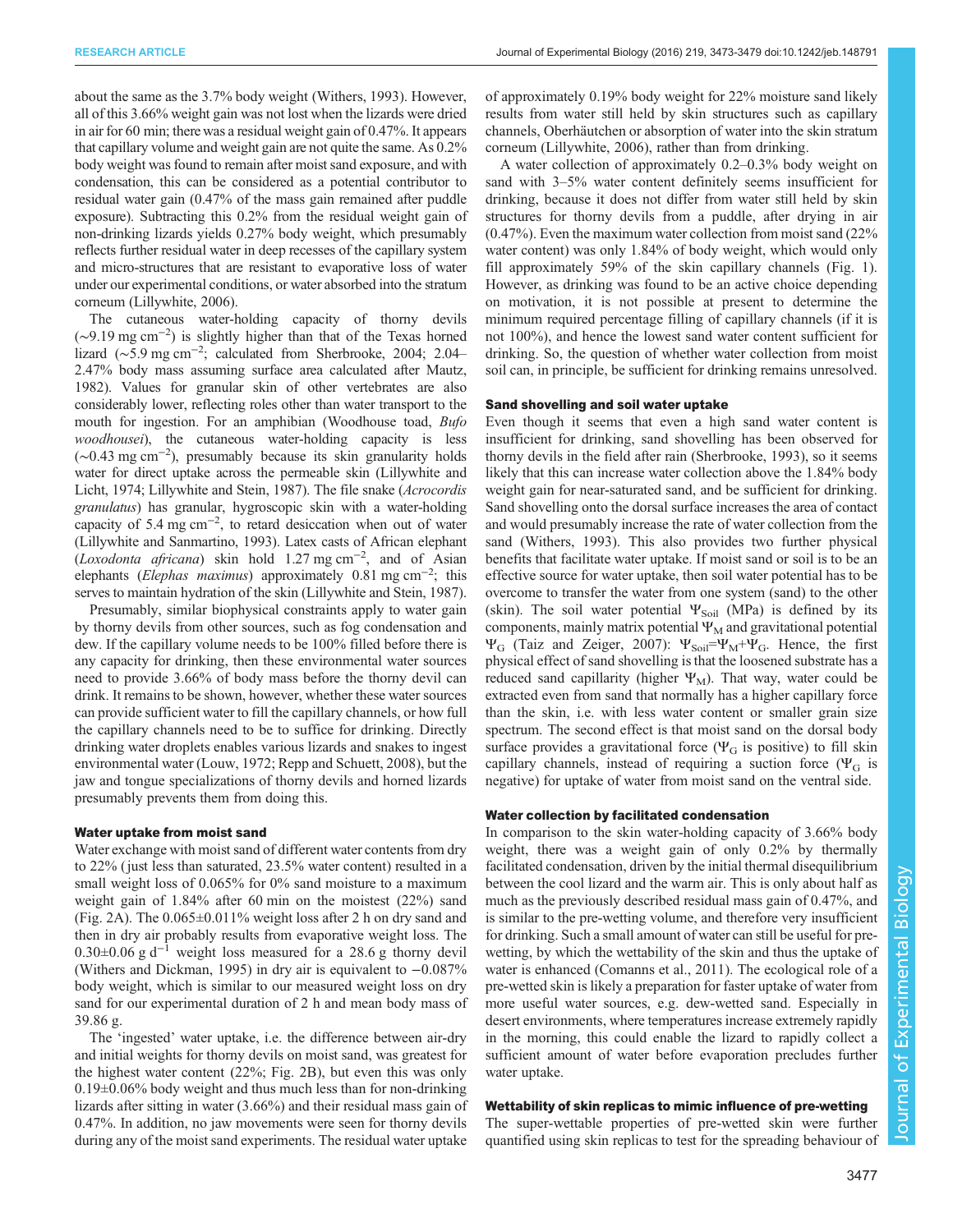applied water droplets. In summary, the moister the sand, the better the water droplets spread on the sand-wetted replicas [\(Fig. 3](#page-3-0)B), which suggests pre-wetting by water collection from moist sand. As we found an increase in spreading behaviour of water droplets between sand of 4 and 8% water content, a water content less than saturation (here, approximately 8% water content for quartz sand saturated at 11%) appears sufficient for full wettability and thus maximum facilitation of water uptake. Thermal facilitation of possible condensation using replicas cooled to 15°C suggested that maximum facilitation of water uptake occurs at a lower (∼6%) sand water content [\(Fig. 3B](#page-3-0)). These findings suggest that consequent water collection is positively enhanced by pre-wetting. However, above a specific sand water content, this positive enhancement is not further increased. A similar pre-wetting mechanism can be assumed for maximum water collection on wet sand of the natural habitat, where water collection did not significantly increase further for ≥18% sand water content [\(Fig. 2A](#page-2-0)). As pre-wetting takes place much earlier than collection of a water amount sufficient for drinking, it is likely a preparation for faster uptake of water from more efficient sources.

The outermost skin layer (Oberhäutchen) exhibits a hexagonal surface structure, which has a diameter of approximately 10 to 20 μm and a depth of a few micrometres. [Comanns et al. \(2011\)](#page-6-0) suggested that this micro-ornamentation of the Oberhäutchen is responsible for pre-wetting the scale surface. Maximum pre-wetting is reached when all surface microstructures are filled with a water film. In the case of skin replicas tested with moist quartz sand, such maximum pre-wetting appears above 8% sand water content. For maximum filling of the surface micro-ornamentation, a skin water coverage of ≥73% had been calculated to render the skin superhydrophilic, i.e. extremely wettable ([Comanns et al., 2011\)](#page-6-0). Such an increase in wettability would enable a thorny devil to collect a greater amount of water with its skin, if the opportunity arises. Considering a hexagonal model of surface micro-ornamentation suitable for such water coverage, a cavity area fraction of 73% (wall area fraction of 27%) is required. If completely filled with water, this would be sufficient to render the skin super-hydrophilic. A hexagon diameter of 15.86 μm and a wall width of 2 μm satisfy this model. These model values are within the natural size range observed for Oberhäutchen micro-ornamentation (10 to 20 μm; [Comanns et al.,](#page-6-0) [2011](#page-6-0)). Assuming a structure depth of 5 μm, the measured average condensation of 0.2% of mass (82.7 mg) is sufficient to fill more than 226 cm² of micro-ornamentation. We calculate the body surface of a 39.86 g thorny devil (after [Mautz, 1982](#page-6-0)) to be 134.3 cm², so water coverage is probably more than 1.7 times the body surface. This provides evidence that thermally facilitated condensation, although insufficient for drinking, enables prewetting that is sufficient to render the skin super-hydrophilic. This increased wettability can be provided not only by facilitated condensation, but also by a very small water collection of 0.2% body weight from other sources, e.g. sub-saturated moist sand [\(Fig. 2A](#page-2-0)).

# Drinking mechanism

Regardless of how water is transported to the mouth, the mechanism for water ingestion is unclear. [Bentley and Blumer \(1962\)](#page-6-0) suggested that drinking might involve hygroscopic mucus secretion from the lips, or that microstructures associated with the capillary channels that continue from the thorny devil's skin into the buccal cavity might assist ingestion ([Sherbrooke et al., 2007](#page-6-0)). Regardless, jaw movements are crucial for drinking [\(Bentley and Blumer, 1962](#page-6-0); present study). Assuming the capillary channels that enter the interjaw spaces are roughly elliptical, with a width of 200 μm and a height of 100 μm [\(Sherbrooke et al., 2007](#page-6-0)), we calculate a crosssectional area of 15.7×10−<sup>3</sup> mm² and thus a required length of 44.6 mm for a volume of 0.7 μl of water to be drunk per jaw movement. Considering that each jaw has approximately 40 to 50 capillary channels, of approximately 0.5 mm in length, then the measured water uptake of 0.7 μl per jaw movement appears physically reasonable. Despite this morphological plausibility for the volume of jaw-adjacent capillaries contributing to the ingested volume per jaw movement, a mechanism for how water is transferred into the buccal cavity remains uncertain. When the capillaries are entirely filled, there is no free liquid–air interface to generate further capillary forces for water ingestion, so we suggest a physical squeezing mechanism. Further studies are required to resolve the mechanism for water transfer from the jaw capillary channels into the buccal cavity for swallowing.

# **Conclusions**

Drinking occurred only for thorny devils in a water puddle, i.e. with filled capillaries (∼3.19% body mass). As only some lizards drank while in a puddle, drinking appeared to be an active choice. It is unlikely that other sources of water, such as fog condensation, dew or thermally induced condensation, can provide sufficient water to fill the skin capillary channels to provide water for drinking. Even water uptake from moist sand can only fill the capillary network to approximately 59%, and this appears insufficient for drinking. However, additional contact of dorsal skin with moist sand could provide water collection from moist sand. Using skin replicas to mimic sand-shovelling behaviour suggests that enhanced water collection is positively influenced by sand water content. Considering that a reduction of soil water potential is required for water collection from soil, M. horridus benefits from sand shovelling in three ways: larger contact area, reduced matric potential and utilization of gravitational force. Consequently, water collection from moist substrate also seems likely to be a routine water source for thorny devils to meet their water demand.

A small integumental water collection of 0.2% body weight (from thermally facilitated condensation or contact with moist soil) was calculated to be sufficient to pre-wet the skin surface of M. horridus, and render the skin super-hydrophilic (contact angle ≤10 deg). This change in surface wettability would enhance the ability of thorny devils to use their skin to collect water from various other sources.

#### **Acknowledgements**

The authors thank Graham Thompson and co-workers (Terrestrial Ecosystems) for their kind help with collecting lizards, Jessica Sackman and Mount Gibson Iron Limited for permission to collect thorny devils at their Mt Gibson mine site, and the Zoological Research Museum, Koenig, Germany, for kind supply of a preserved specimen. Special thanks go to the RWTH Aachen University, Germany, and the University of Western Australia, Australia, for supporting this study. Thanks also to Ingo Scholz for discussions. We thank the reviewers of our manuscript for their thoughtful suggestions.

#### Competing interests

The authors declare no competing or financial interests.

#### Author contributions

P.C.: Acquisition of biological data, animal handling, data analysis and interpretation, drafting the article. P.C.W.: Conception and design of experiments, animal handling, data interpretation, revising the manuscript. F.J.E.: Acquisition of data for wettability of skin replicas, data analysis. W.B.: Idea for scientific project, conception and design of experiments, data interpretation, revising the manuscript.

#### Funding

This work was supported by the Rheinisch-Westfälische Technische Hochschule Aachen (RWTH Aachen University) [RFwN program]; the Institute of Biology II, RWTH